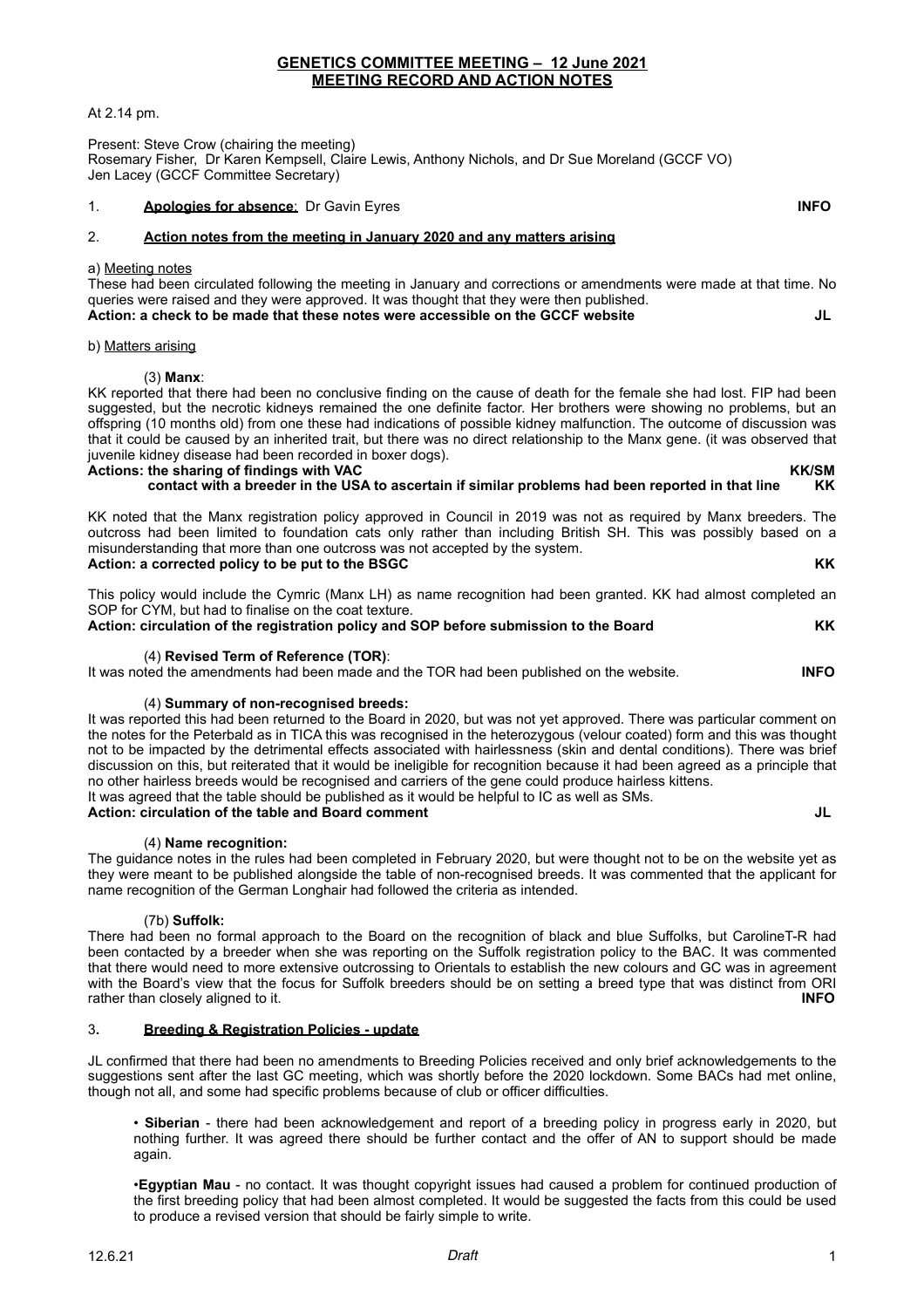• **Oriental** - the introduction of the Oriental White SH had been completed and approved in Council in February 2020. CTR had assisted with the ORI registration policies. It was known the ORI outcross was to SIA and commented that as yet there had been nothing received from the Siamese Cat JAC on the introduction of foundation cats to provide an outcross.

JL reported she understood a Korat import registered with TIMBA had been accepted for full registration as there were three generations of registered Korats in accordance with the KOR registration policy and she believed TIMBA had contacted GCCF for acceptance as a registering body. It was agreed that confirmation should be sought on this as it could assist SCJAC and any other BACs that wished to import foundation cats. Such cats would not win at shows, but descendants could reach the bench more quickly and it removed the need for many generations of reference registered cats.

### **Action: contact with the Office re the status of TIMBA JL**

• **Ragdoll** - the necessity to test for *b* to register chocolate and lilac had been removed in September 2020 as supported by GC and the Board. At the same time there had been removal on the out of date information on outcrossing from the policy and the BAC needed to give some thought to its future outcrossing policy.

•**Burmese** - no recent contact on the breeding policy

•**Maine Coon** - acknowledgement of GC's critique of the updated Breeding Policy had been received in February 2020, but there had been no later news. The MCO registration policy had not been updated since 2004 and it was agreed recommendation needed to be made about including mandatory DNA testing as this had been specified as a 'requirement' in the Breeding Policy.

• **Turkish -** no response, but it was thought that club/BAC meetings would not have taken place 2020-21.

**•Chartreux** - the registration policy and SOP had been revised in preparation for an application to Championship status. It was presumed that a Breeding Policy would done as there would be an incentive to produce one, and some of the breeders had good links to assistance from France.

**•Lykoi** - the breed had received preliminary recognition in February 2020, with an approved SOP and registration policy, but there had been little time for cats to be shown.

# **Action: contact with each of the BACs and Breeder Groups to be made in the early autumn. JL**

## 4. **Registration Policy Review**

SC reported that Mrs Turner-Russell (CTR) had now competed work on 23 registration policies. They had been reviewed, with conversations had with the BACs if necessary and their implementation tested on the Phoenix system to ensure they operated according to the BACs' intentions. 6 others had now reached the testing stage and for 9 others CTR was in dialogue with the BAC. That left just 6 not yet started. It was hoped that there would be completion for all by the end of the calendar year, and then it would be only a matter of updating when there were policy changes **INFO**

#### 5. **Response to queries**

• **Tonkinese BAC** - The Tonkinese BAC had taken GC advice to cut out some mandatory testing on GCCF BUR, (for conditions not recorded in the UK and controlled by the GCCF BUR import policy ), but include mandatory testing on imports for known BUR conditions. This advice had been accepted and the revised Registration Policy was approved in May 2021. **INFO**

• **The Ocicat Club** - The club had queried why the BAC had been asked to amend terminology used previously within its registration policy. It accepted that there could be standardisation between registration policies, but considered that as its terms were accurate it should not be asked to change.

GC agreed that the terms used with the Ocicat and Aztec policy were scientifically correct, but they were not commonly used by many breeders and the cat owning public, so the use of 'gene' rather 'allele', was preferable as the standard for overstamping as it was readily understood. However, there was no problem if the BAC wished to use the scientific term rather than the colloquial within its breeding policy.

It was also to be clarified that CTR had not standardised according to her personal preferences, but to what was most commonly in use for overstamping on registration policies.The terms Himalayan and 'pointed' were both used for the Siamese colour restriction without one being more correct than the other. They were understandable according to the context. Again explanations of this could be given with the Ocicat & Aztec Breeding Policy.

**•The Russian BAC** - The BAC had written to query whether use could be made of the Genetic Register if Russians that were or carried blood Group B were imported. GC agreed that it would be a sensible use of this register. The import of cats homozygous for B would not be recommended, but those who were carriers could be on the register for breeding with Russians without GR overstamping. All progeny of GR cats required for breeding would need to be tested, and any carriers retain the GR overstamping. **•Action: replies to the Ocicat Club and Russian BAC JL**

#### 6. **Testing for agouti in Persians**

RF gave an outline of the theory of a cameo and smoke breeder that had been circulated to the BAC. Based on his personal observations he believed all tipped cats were *AA* for agouti, all shaded *Aa* and smokes *aa*. It had already been agreed to test smokes used for breeding to ensure aa, so it made sense to test to determine the other patterns.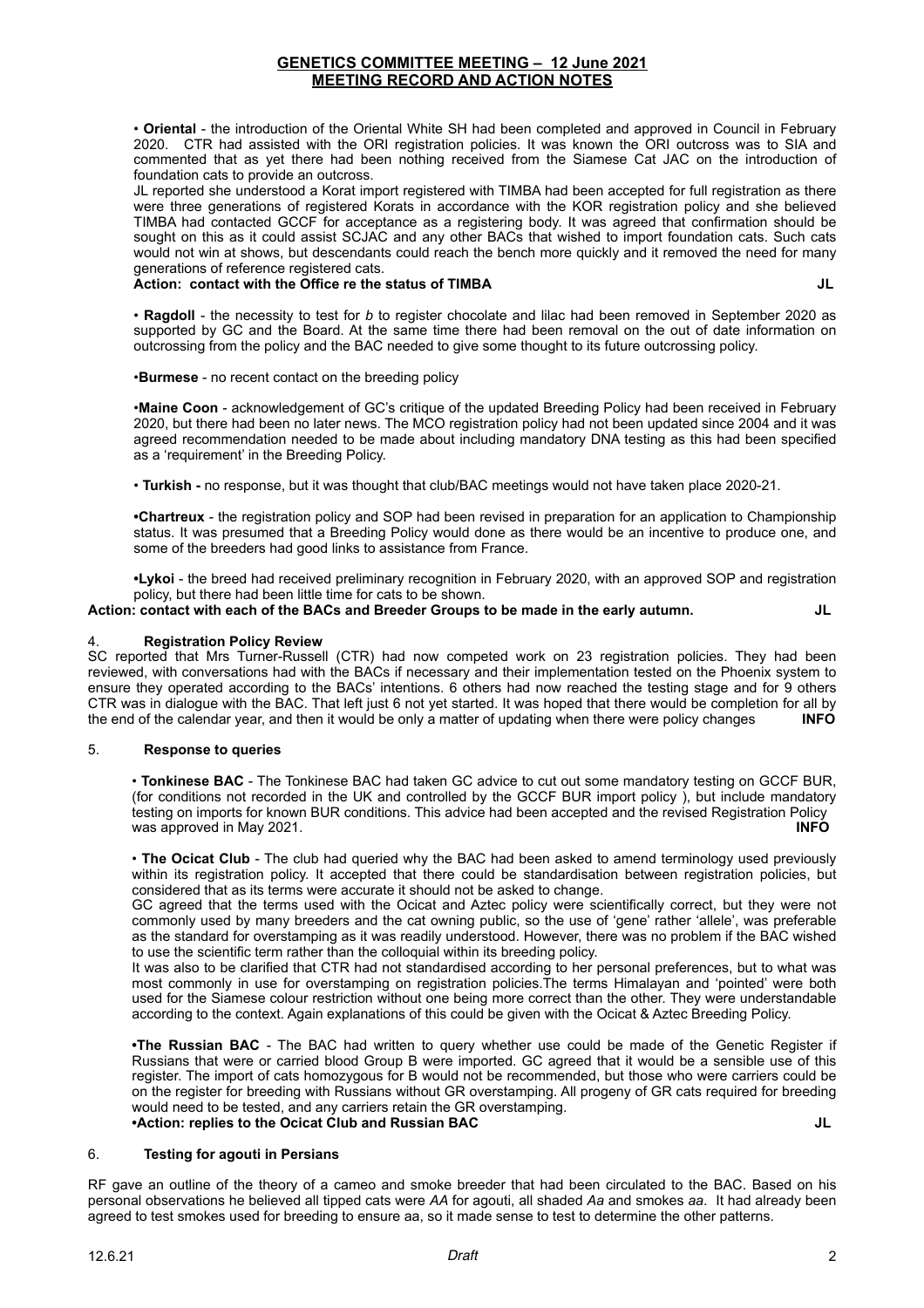GC agreed that this theory did not take account of wide-banding and the action of silver (*i*). This allowed for tipped cats to have shaded offspring that would also be AA and therefore not produce smokes. This had been the experience of Persian chinchilla breeders over many years, and had also been observed by those breeding BSH and Asians.

It was thought that the ideal breeding for smokes was to use a self cat, but if the choice was to use cameos then testing should be carried out. The mandatory testing of smokes seemed sensible for a short time, but other testing was a matter of breeder choice.

# **Action: letter to the Persian LH BAC to give guidance SC**

# 7. **Inbreeding co-efficient function on breeder accounts**

SC reported there was now an inbreeding coefficient button so that breeders could consider the COI for individual cats and kittens. The aim was to extend the service so that matings could be trialled for the outcome, but initially breeders could assess the cats they had and the kittens produced. It was thought that 12 generations were assessed for the calculation.

It was agreed that there needed to be a link to good information to explain what the results meant and what the aim should be, considering the need for diversity and breeding for the purpose of fixing type. It was thought there was good information on the website and that any announcement should carry a link to it. It was also though that a traffic light form of colour coding would be useful on any table as it was very familiar so instantly recognisable.

**Action: check on existing website information All**

# 8. **Testing for red series non-agouti kittens with an agouti parent**

CTR had queried whether there was any rule on this as some BACs with red series cats included it within their registration policy and others did not. JL and SC had checked and could find no rule, it had been the decision of individual BACs depending on the importance of colour in their SOPs. It was agreed that where colour mattered BACs who did not yet include this testing should be advised to do so, but it should be a matter of individual breeder choice where it was of no relevance. It could be brought to the attention of breeders via he breeding policy rather than be a registration policy requirement.

# **Action: liaison with CTR via the IT Group meeting SC**

# 9. **Recent scientific papers**

- Siberian extension gene mutation BAC informed
- Hypertypes & genetic disease from Belgium re the banning of certain breeds (The link to Manx re spina bifida was included though this was not the experience of GCCF Manx breeders, neither was the sensory deprivation of the breeds with no/shortened whiskers, though this seemed to be something that was lab rather field based).
- Ticked gene  $\overline{\phantom{a}}$  to be circulated to relevant BACs
- Developmental Genetics of Colour Pattern Establishment in Cats
- Inbreeding study breed comparisons
- British extension gene mutation to be circulated to BSGC
- Mocha/Bangkok gene mutation no new information

It was agreed that these should be shared (subject to copyright) via a genetics area on the new website.

# 10. **GCCF website project**

SC reported that work on a new website would begin shortly and it was hoped it would be finished by the autumn. GC could have its own area and thought should be given to scoping this and to populating it with relevant information. It should include a video player facility within it and, after the success of the video to warn buyers, the plan was for more videos to educate and train. It would be useful to have programmes/quizzes for self testing within it to teach the basics to those beginning to breed and show, as well as training videos to train judges and stewards on the breeds as KC did. **Action: bring ideas to the next meeting All**

#### 11. **The mapping of deafness in white cats**

This had been almost ready to begin pre-pandemic, but with the closure of AHT in the summer of 2020 the biobank of samples had been lost, and it would be a matter starting from scratch to collect these. Those registering white cats for breeding with GCCF would have them tested, and it was hoped they would be prepared to contribute a DNA swab from any found to be deaf. KK thought around 20 would be needed to put together the data that could be used for a pilot study.

Heather at Nottingham-Trent was prepared to draft the segments required. It was hoped that the sequencing price would be held.

**Action: consultation with Ian on the number of breeders registering white cats. SC/KK**